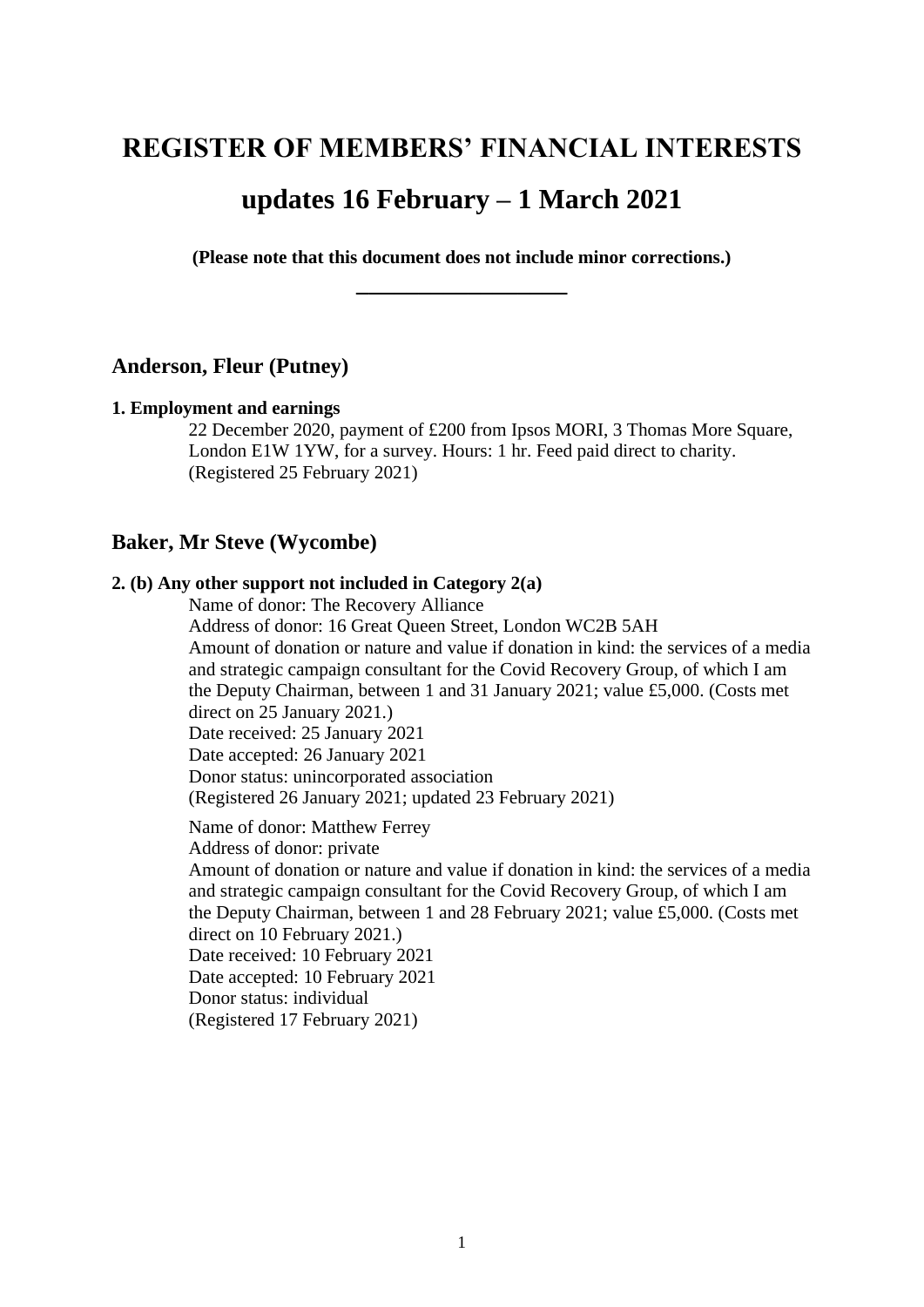# **Bone, Mr Peter (Wellingborough)**

#### **1. Employment and earnings**

Fees for completing surveys for YouGov, 50 Featherstone Street, London EC1Y 8RT:

Received £60 on 11 December 2020 for a survey completed on 7 November 2020. Hours: 30 mins. (Registered 22 February 2021)

Received £60 on 21 December 2020 for a survey completed on 13 October 2020. Hours: 30 mins. (Registered 22 February 2021)

Received £100 on 21 December 2020 for a survey completed on 9 September 2020. Hours: 30 mins. (Registered 22 February 2021)

Received £140 on 9 February 2021 for a survey completed on 28 November 2020. Hours: 45 mins. (Registered 22 February 2021)

### **Brady, Sir Graham (Altrincham and Sale West)**

#### **1. Employment and earnings**

17 February 2021, received £400 from News UK & Ireland Ltd, 1 London Bridge Street, London SE1 9GF, for an article published on 2 November 2020. Hours: 1 hr. (Registered 19 February 2021)

# **Brereton, Jack (Stoke-on-Trent South)**

### **8. Miscellaneous**

From 3 February 2021, Director (unpaid) of RJS Foundation Ltd, community fund set up by RJS Solicitors to fund not-for-profit community organisations and projects in the local area. (Registered 18 February 2021)

From 17 February 2021, Trustee (unpaid) of the Gingerbread Centre, a local charity supporting vulnerable families. (Registered 18 February 2021)

### **Bruce, Fiona (Congleton)**

### **1. Employment and earnings**

Fiona Bruce and Co LLP; solicitors practice. Address: Justice House, 3 Grappenhall Rd, Stockton Heath, Warrington WA4 2AH. Consultancy fees received:

31 January 2021, received £98,557.47 to meet tax liability, plus £5,000 drawings. Hours: 8 hrs. (Registered 22 February 2021)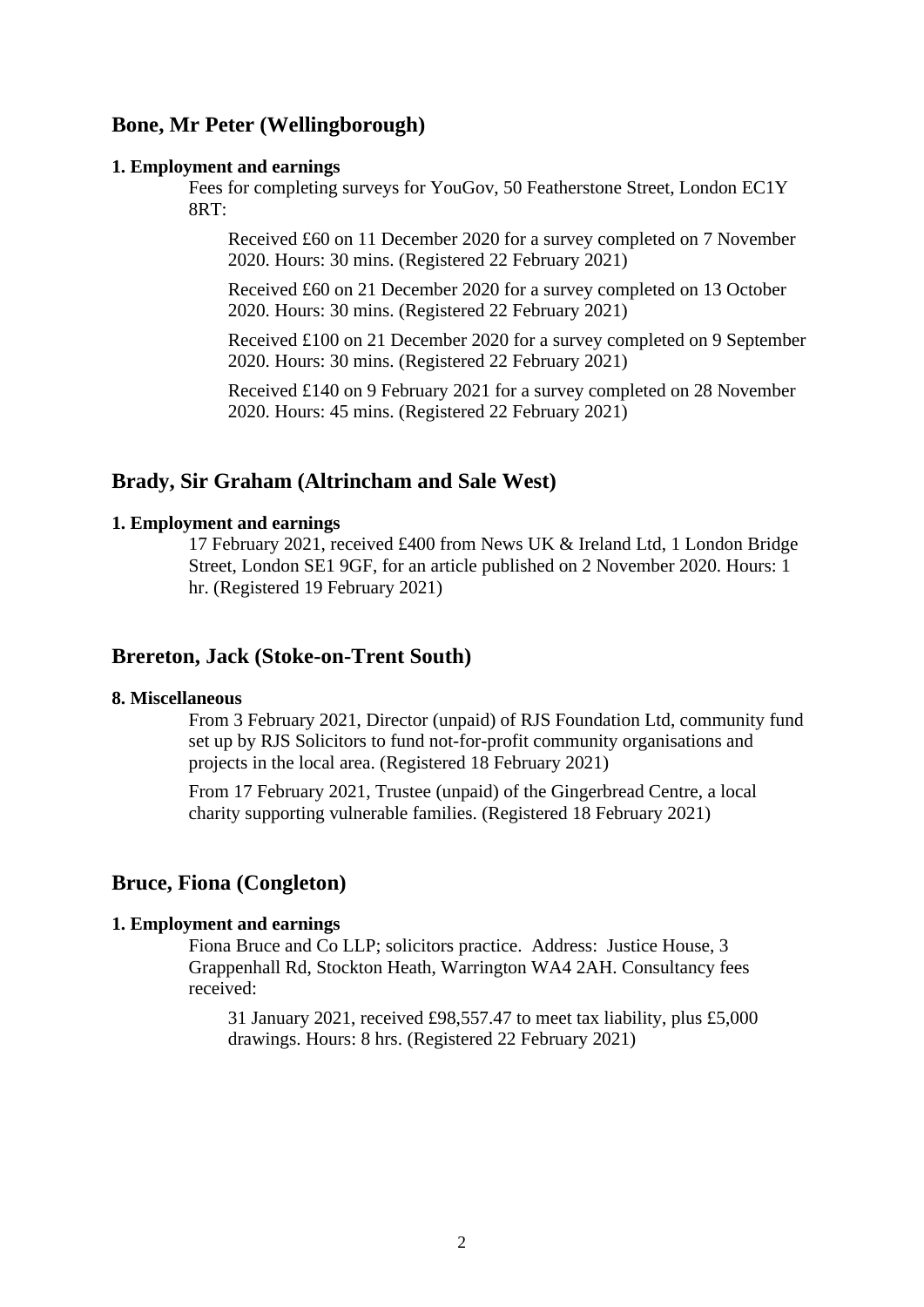# **Bryant, Chris (Rhondda)**

#### **1. Employment and earnings**

Payments received via United Agents, 12-26 Lexington Street, London W1F 0LE:

19 February 2021, received £7,600 from Mother Pictures Ltd, Biscuit Building, 10 Redchurch Street, London E2 7DD, for the rights to make a television series based on my recent book. Hours: no additional hours. (Registered 19 February 2021)

# **Caulfield, Maria (Lewes)**

### **1. Employment and earnings**

Registered nurse at Royal Marsden Hospital, Fulham Road, London SW1 6JJ:

29 January 2021, received £310.70. Hours: 12 hrs. (Registered 22 February 2021)

12 February 2021, received £287.62. Hours: 12 hrs. (Registered 22 February 2021)

### **Corbyn, Jeremy (Islington North)**

#### **8. Miscellaneous**

From 13 October 2020, unpaid director of the Peace and Justice Project, a company limited by guarantee, of 12 Constance St, E16 2DQ, and launched on 17 January 2021. The company promotes peace and justice issues, both domestic and international. (Registered 26 February 2021)

# **Coutinho, Claire (East Surrey)**

### **6. Land and property portfolio: (i) value over £100,000 and/or (ii) giving rental income of over £10,000 a year**

From 24 August 2020, a flat in London: (i) and, from 16 February 2021, (ii). (Registered 28 September 2020; updated 16 February 2021)

### **Coyle, Neil (Bermondsey and Old Southwark)**

#### **1. Employment and earnings**

9 February 2021, received £100 from YouGov, 50 Featherstone Street, London EC17 8RT, for a survey. Hours: 1 hr. (Registered 16 February 2021)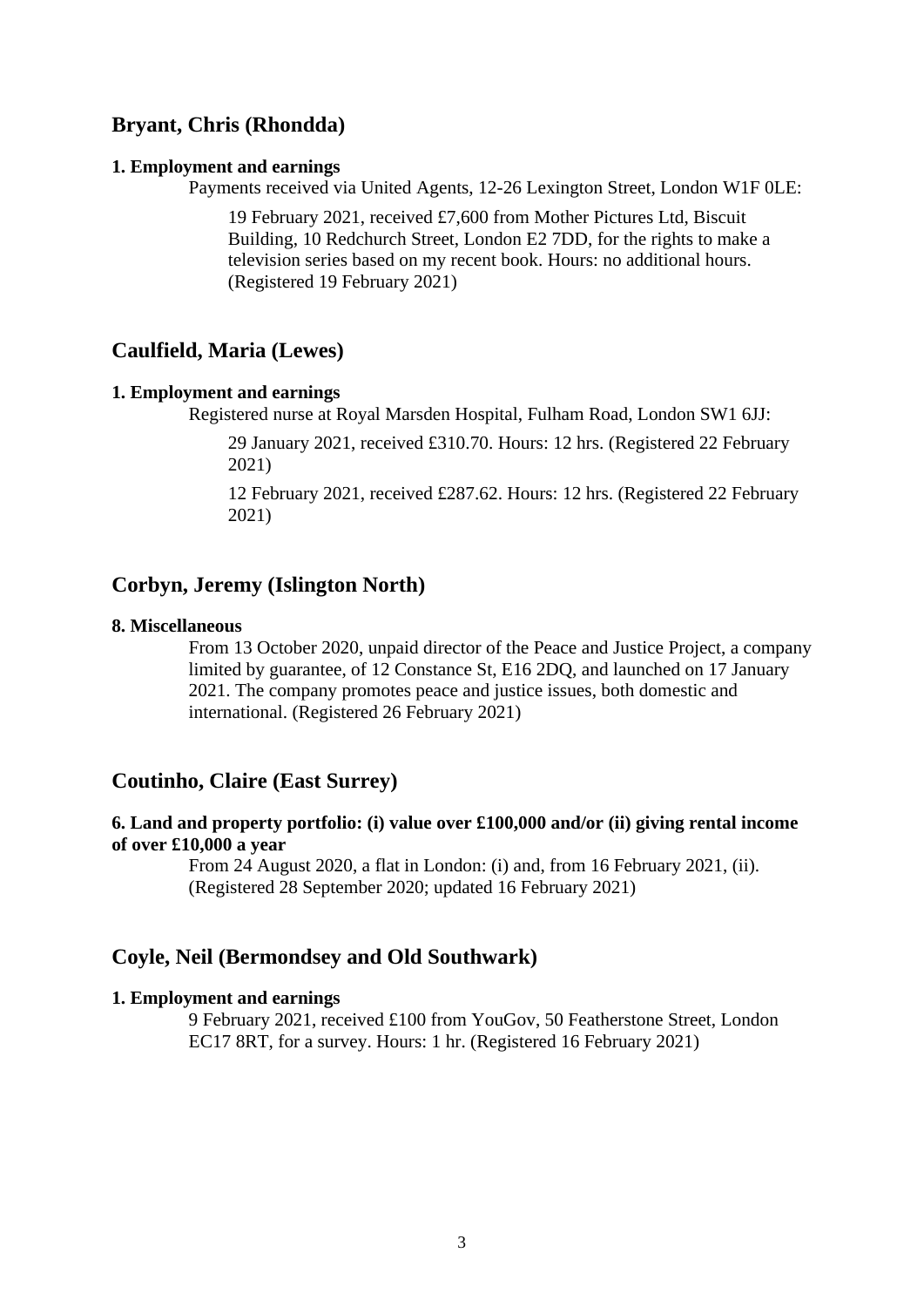# **Crouch, Tracey (Chatham and Aylesford)**

#### **8. Miscellaneous**

From 12 June 2019 until 31 January 2021, Founding Trustee of Made by Sport (unpaid), an organisation running a four year campaign that champions the power of sport to change lives in disadvantaged communities. I consulted ACoBA about this role. (Registered 12 June 2019; updated 26 February 2021)

# **Duncan Smith, Sir Iain (Chingford and Woodford Green)**

#### **1. Employment and earnings**

From 25 January 2021 to 24 January 2022, retained as Adviser to the Board of Byotrol Technology Ltd, Building 303 (Ashton), Thornton Science Park, Pool Lane, Chester CH2 4NU, a British company which develops and produces antimicrobial, (anti-viral/anti-bacterial) products for public and private use. I will provide advice on product and company development. In return for a commitment of approximately 12 hours a month, I will receive fees of £25,000 a year. (Registered 04 February 2021)

### **Elmore, Chris (Ogmore)**

#### **1. Employment and earnings**

20 December 2020, received £200 from Ipsos MORI, 3 Thomas More Square, London E1W 1YW, for a survey. Hours: 1 hr. (Registered 01 March 2021)

### **8. Miscellaneous**

Until 18 February 2021, unpaid Chair of Barry YMCA Board of Management. I remain an unpaid Board member. (Registered 6 June 2016; updated 01 March 2021)

# **Farron, Tim (Westmorland and Lonsdale)**

#### **2. (b) Any other support not included in Category 2(a)**

Name of donor: Faith in Public Ltd Address of donor: 10 Queen Street Place, London EC4R 1BE Amount of donation or nature and value if donation in kind: The services of a public relations company to the value of £14,400 Date received: 1 March 2020 - 28 February 2021 Date accepted: 1 March 2020 Donor status: company, registration 11134849 (Registered 19 February 2021)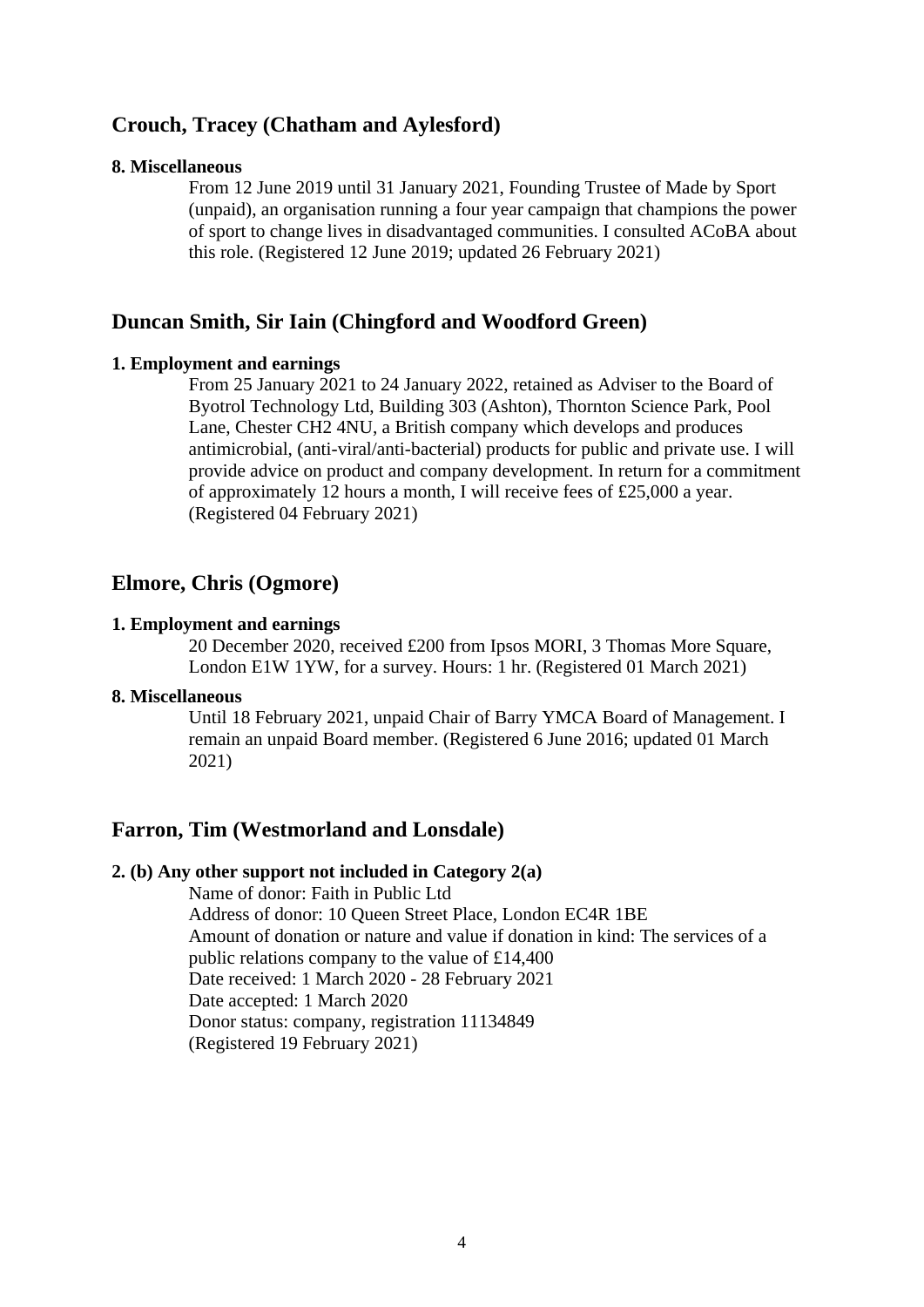Name of donor: Faith in Public Ltd Address of donor: 10 Queen Street Place, London EC4R 1BE Amount of donation or nature and value if donation in kind: The services of two policy advisers for a total of 30 hours a week between 1 April 2020 and 11 December 2020, and 22.5 hours a week between 1 January 2021 and 31 March 2021, total value £22,918 Date received: 1 April 2020 - 31 March 2021 Date accepted: 1 April 2020 Donor status: company, registration 11134849 (Registered 19 February 2021) Name of donor: Faith in Public Ltd Address of donor: 10 Queen Street Place, London EC4R 1BE Amount of donation or nature and value if donation in kind: The services of an intern for 22.5 hours a week between 1 September 2020 and 31 July 2021, value £11,368 Date received: 1 September 2020 - 31 July 2021 Date accepted: 1 September 2020 Donor status: company, registration 11134849 (Registered 19 February 2021) Name of donor: The Refugee, Asylum and Migration Policy Project (RAMP) Address of donor: The Courtyard, High St, Ascot SL5 7HP Amount of donation or nature and value if donation in kind: The services of a policy adviser for two days per week from 1 January 2021 to 31 May 2021, value £7,584 Date received: 1 January 2021 - 31 May 2021 Date accepted: 1 January 2021 Donor status: company, registration 12373468 (Registered 19 February 2021) Name of donor: Faith in Public Ltd Address of donor: 10 Queen Street Place, London EC4R 1BE Amount of donation or nature and value if donation in kind: The services of a public relations company to the value of £14,400 Date received: 1 March 2021 - 28 February 2022 Date accepted: 1 March 2021

Donor status: company, registration 11134849 (Registered 01 March 2021)

# **Fletcher, Mark (Bolsover)**

### **8. Miscellaneous**

From 15 November 2020, Governor, Shirebrook Academy School. This is an unpaid role. (Registered 23 February 2021)

From 25 January 2021, Governor, Bolsover School. This is an unpaid role. (Registered 23 February 2021)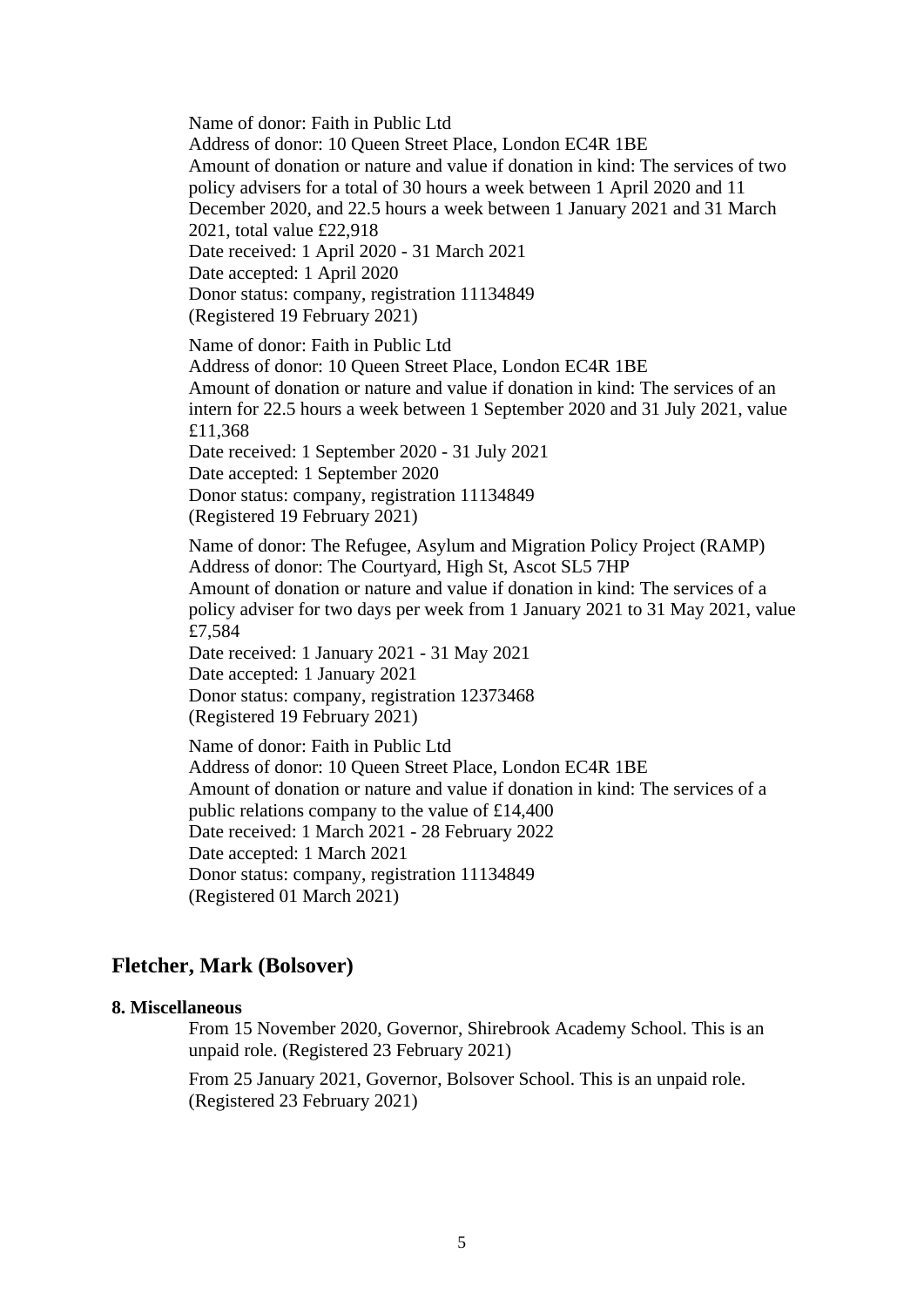# **Freeman, George (Mid Norfolk)**

### **7. (i) Shareholdings: over 15% of issued share capital**

From 6 January 2021, Reform for Resilience Ltd, a company limited by guarantee set up by the not-for-profit Reform for Resilience Commission. (Registered 11 February 2021; updated 17 February 2021)

### **8. Miscellaneous**

From 1 April 2020, Trustee (unpaid), and between 1 October 2020 and 12 November 2020, Chair (unpaid), of the Big Tent Foundation, a not-for-profit nonparty foundation for the renewal of mainstream political engagement; formerly the Capital Ideas Foundation Ltd, of which I was the Board Chairman/Director (unpaid) between 16 August 2017 and 7 September 2019. (Registered 02 February 2018; updated 17 February 2021)

From 6 January 2021, Director (unpaid) of Reform for Resilience Ltd. (Registered 11 February 2021; updated 17 February 2021)

From 1 November 2018, Chair (unpaid) of Bridge of Hope, a not-for-profit project, set up by the Racing Foundation and RESUME Foundation, to help the marginalised gain a job in the horseracing industry. (Registered 17 February 2021)

# **Glindon, Mary (North Tyneside)**

### **2. (b) Any other support not included in Category 2(a)**

Name of donor: We Are With You

Address of donor: Part Lower Ground Floor, Gate House, 1-3 St. John's Square, London EC1M 4DH

Amount of donation or nature and value if donation in kind: Administration and coordination of the Drugs, Alcohol and Justice Parliamentary Group, which I cochair, provided by Solidarity Consulting Ltd, at a value of £5,379 from 1 January 2021 to 31 December 2021

Date received: 1 January 2021 – 31 December 2021

Date accepted: 1 January 2021 Donor status: company, registration 2580377

(Registered 04 February 2021)

Name of donor: WDP

Address of donor: 18 Dartmouth Street, London SW1H 9BL

Amount of donation or nature and value if donation in kind: Administration and coordination of the Drugs, Alcohol and Justice Parliamentary Group, which I cochair, provided by Solidarity Consulting Ltd, at a value of £5,379 from 1 January 2021 to 31 December 2021

Date received: 1 January 2021 – 31 December 2021 Date accepted: 1 January 2021 Donor status: company, registration 2807934

(Registered 04 February 2021)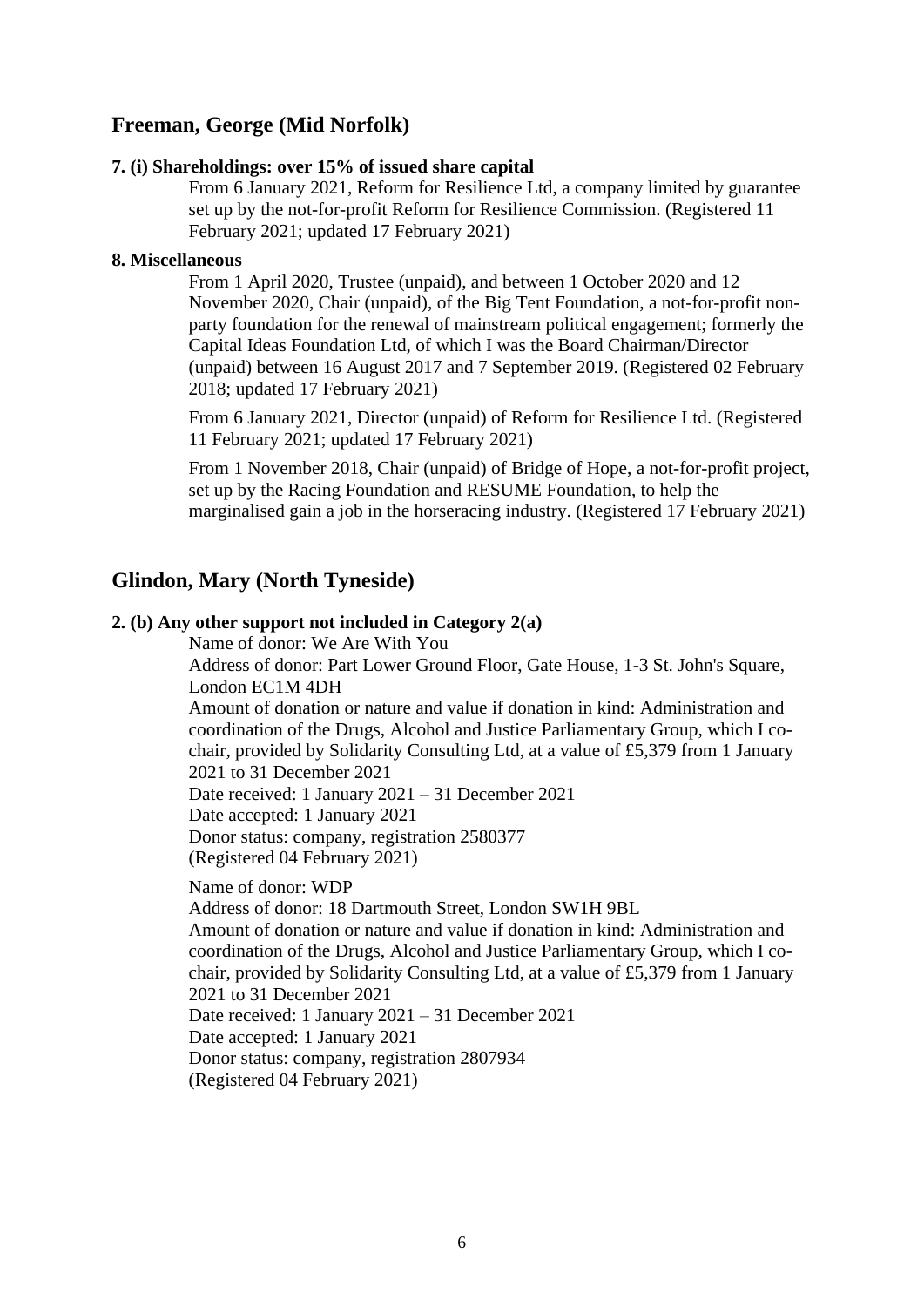Name of donor: Humankind Address of donor: Aycliffe Business Park, Sapphire House, Horndale Ave, Newton Aycliffe DL5 6DS Amount of donation or nature and value if donation in kind: Administration and coordination of the Drugs, Alcohol and Justice Parliamentary Group, which I cochair, provided by Solidarity Consulting Ltd, at a value of £5,379 from 1 January 2021 to 31 December 2021 Date received: 1 January 2021 – 31 December 2021 Date accepted: 1 January 2021 Donor status: company, registration 1820492 (Registered 04 February 2021)

# **Gove, Michael (Surrey Heath)**

### **2. (b) Any other support not included in Category 2(a)**

Name of donor: Lord Philip Harris of Peckham Address of donor: private Amount of donation or nature and value if donation in kind: £10,000 Date received: 11 February 2021 Date accepted: 11 February 2021 Donor status: individual (Registered 17 February 2021)

# **Gray, James (North Wiltshire)**

### **1. Employment and earnings**

14 February 2021, received £550 from Electric Airwaves, Essel House, 29 Foley Street, London W1W 7JW, for helping train a potential witness coming before the Public Accounts Committee. Hours: 2 hrs. (Registered 19 February 2021)

# **Hancock, Matt (West Suffolk)**

### **2. (a) Support linked to an MP but received by a local party organisation or indirectly via a central party organisation**

Name of donor: Unex Holdings Ltd Address of donor: Church Lane, Stetchworth, Newmarket CB8 9TN Amount of donation or nature and value if donation in kind: £20,000 Donor status: company, registration 0349284 (Registered 18 February 2021)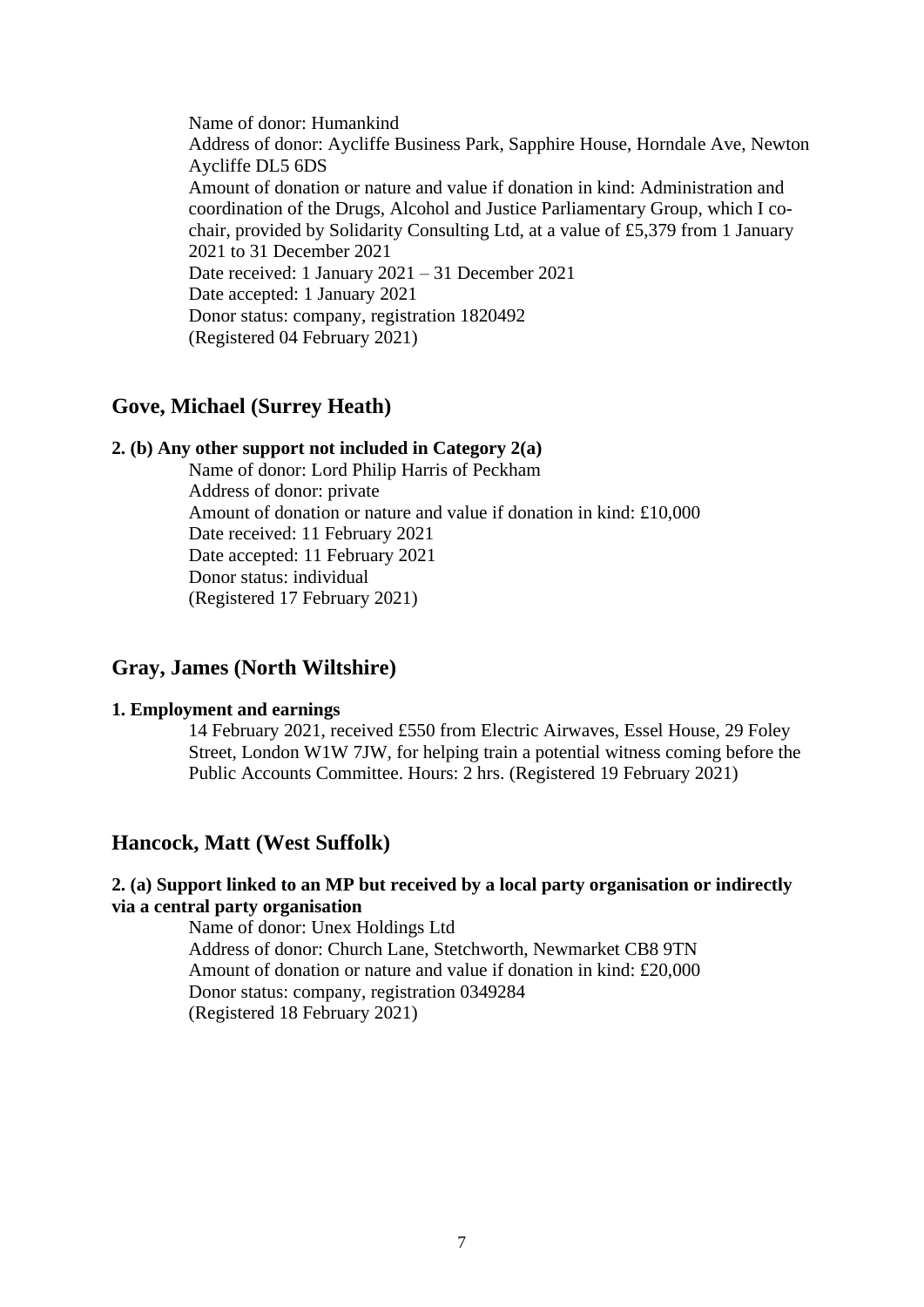# **Hunt, Jeremy (South West Surrey)**

### **2. (b) Any other support not included in Category 2(a)**

Name of donor: Aquind Ltd Address of donor: OGN House, Hadrian Way, Wallsend NE28 6HL Amount of donation or nature and value if donation in kind: £15,000 Date received: 15 February 2021 Date accepted: 15 February 2021 Donor status: company, registration 06681477 (Registered 18 February 2021)

# **Lammy, Mr David (Tottenham)**

#### **1. Employment and earnings**

Payments from Global Radio, 30 Leicester Square, London WC2H 7LA:

29 January 2021, received £2,295 via Independent Talent Group, 40 Whitfield Street, Bloomsbury, London W1T 2RH, for guest presenting three shows on LBC on 4, 25 and 26 December 2020. Hours: 13.5 hrs in total including preparation time (4.5 hrs per show). (Registered 26 February 2021)

29 January 2021, received £1,460.45 from the Wilson Centre, 1300 Pennsylvania Ave, NW Washington, DC, 2004, USA, for facilitating a panel as part of a Foreign Policy is Climate Policy event on 16 December 2020. Hours: 4 hrs including preparation. (Registered 26 February 2021)

# **Leadsom, Andrea (South Northamptonshire)**

#### **1. Employment and earnings**

11 February 2021, payment of £750 from St Mary's School, Calne, Wiltshire SN11 0DF, for speaking at a virtual event. Hours: 1.5 hrs. Fee paid direct to charity. (Registered 22 February 2021)

### **Lewis, Clive (Norwich South)**

### **1. Employment and earnings**

25 February 2021, received £298.56 from the Guardian, Kings Place, 90 York Way, London N1 9GU, for an article completed on 3 February 2021. Hours: approx. 3 hrs. (Registered 26 February 2021)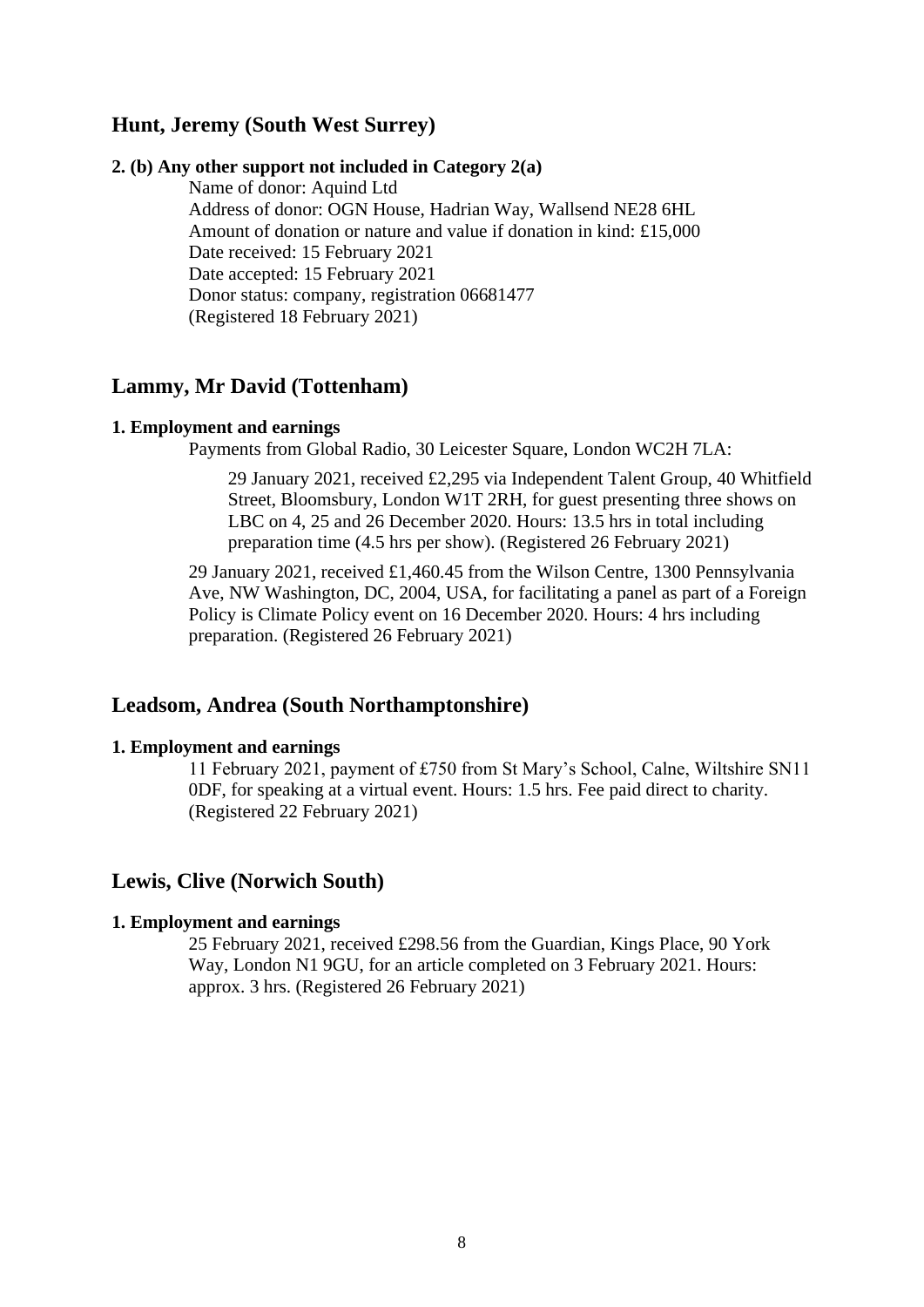# **Mitchell, Mr Andrew (Sutton Coldfield)**

### **1. Employment and earnings**

Payment of £200 expected from InvestIN Education, 2 Stephen Street, Third Floor, London W1T 1AN, for attending and contributing to an online event on 30 January 2021 for students interested in a career in International Development. Hours: 1 hr including pre-briefing. Fee paid direct to a good cause. (Registered 18 February 2021)

# **Neill, Sir Robert (Bromley and Chislehurst)**

### **1. Employment and earnings**

From 1 September 2016 until 31 January 2021, consultant to Weightmans LLP; a client of RJMN Ltd. Address: Peat House, 1 Waterloo Way, Leicester LE1 6LP. I received £15,000 per annum for providing strategic consultancy advice. Hours: 6 hrs per month. (Registered 03 October 2016; updated 22 December 2016 and 25 February 2021)

## **Phillips, Jess (Birmingham, Yardley)**

### **1. Employment and earnings**

From 27 March 2020, weekly column for Independent Digital, 2 Derry Street, London W8 5HF:

8 December 2020, received £3,080 for eleven columns. Hours: 11 hrs. (Registered 16 February 2021)

23 December 2020, received £5,600 for twenty columns. Hours: 20 hrs. (Registered 16 February 2021)

### **Reeves, Rachel (Leeds West)**

### **2. (b) Any other support not included in Category 2(a)**

Name of donor: Labour Together Address of donor: Langley House Park Road, East Finchley, London N2 8EY Amount of donation or nature and value if donation in kind: Provision of research and writing services between 1 February 2021 and 1 February 2022, total value £13,520 Date received: 1 February 2021 - 1 February 2022 Date accepted: 1 February 2021

Donor status: company, registration 09630980 (Registered 26 February 2021)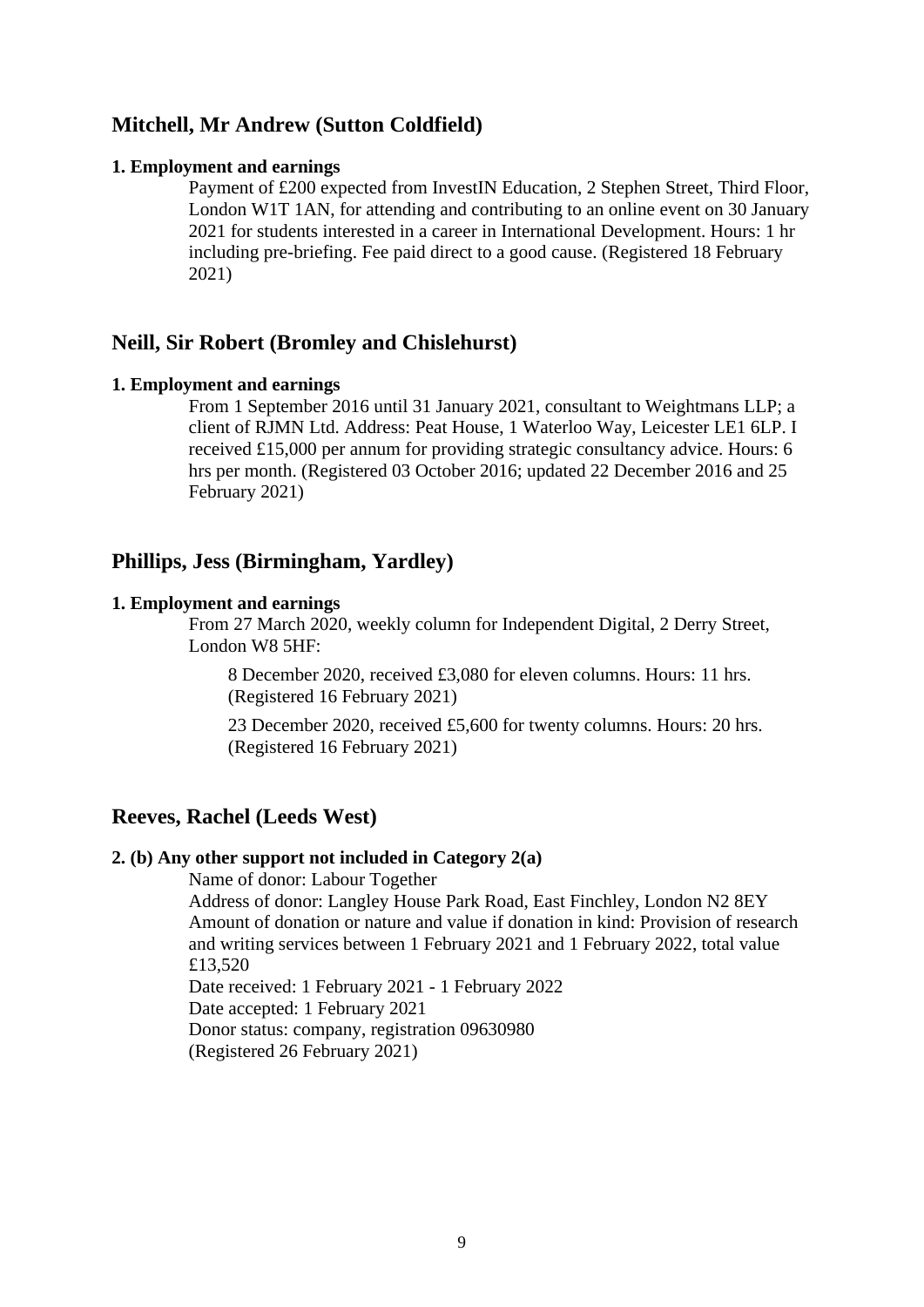# **Russell, Dean (Watford)**

#### **1. Employment and earnings**

Payments received from EPIFNY Consulting Ltd, a business education provider, of 6 High Street, Wheathamstead AL4 8AA, for consultancy on marketing and training content and for ad-hoc client support:

22 February 2021, received £200 for services provided to the Data and Marketing Association Ltd, DMA House, 70 Margaret Street, London W1A 8SS. Hours: 4 hrs. (Registered 24 February 2021)

### **Smith, Royston (Southampton, Itchen)**

#### **1. Employment and earnings**

Payments from Barker Mill Estates, Longdown, Marchwood SO40 4UH, for consultancy services:

26 January 2021, £6,000 received for the period 1 August 2020 – 31 October 2020. Hours: 30 hrs (10 hrs per month). (Registered 18 February 2021)

### **Sobel, Alex (Leeds North West)**

#### **1. Employment and earnings**

Payments from Ipsos MORI, 3 Thomas More Square, London E1W 1YW, for surveys. All fees paid direct to Leeds North West Labour Party.

3 August 2020, payment of £200. Hours: 1 hr. (Registered 01 March 2021)

15 December 2020, payment of £200. Hours: 1 hr. (Registered 01 March 2021)

Payments from YouGov, 50 Featherstone Street, London EC1Y 8RT, for surveys. All fees paid direct to Leeds North West Labour Party.

16 March 2020, payment of £170. Hours: 1 hr. (Registered 01 March 2021)

21 April 2020, payment of £200. Hours: 1 hr. (Registered 01 March 2021)

11 September 2020, payment of £100. Hours: 45 mins. (Registered 01 March 2021)